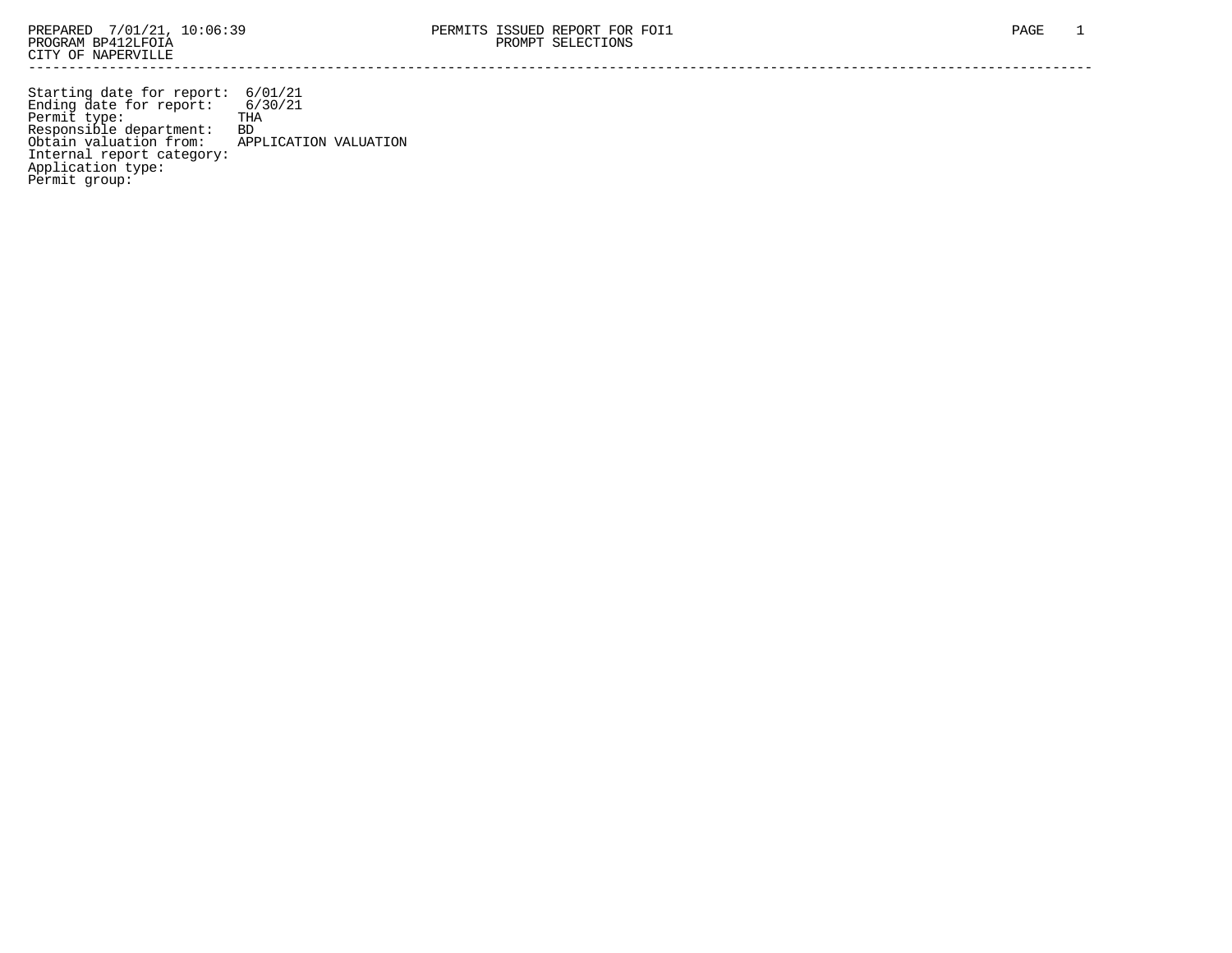## PREPARED 7/01/21, 10:06:39 PERMITS ISSUED REPORT PROGRAM BP412LFOI1 PAGE 1<br>PROGRAM BP412LFOI1 6/01/21 THRU 6/30/21<br>CITY OF NAPERVILLE PROGRAM BP412LFOI1 6/01/21 THRU 6/30/21 CITY OF NAPERVILLE **Example 20** CITY OF NAPERVILLE PERMIT TYPE - THA TOWNHOUSE PERMIT

| OBTAINED VALUATION FROM APPLICATION VALUATION                                                                      |                                        |                                                                                                 |  |  |  |
|--------------------------------------------------------------------------------------------------------------------|----------------------------------------|-------------------------------------------------------------------------------------------------|--|--|--|
| APPLICATION APPLICATION TYPE AND DESCRIPTION<br>Parcel Number<br>DATE VALUATION Parcel Number<br>Alternate ID Code |                                        | PROPERTY OWNER/<br>CONTRACTOR                                                                   |  |  |  |
| 21-00000601 THA TOWNHOUSE APPLICATION                                                                              | 2920 REFLECTION DR                     |                                                                                                 |  |  |  |
| ----------- 3/04/21 \$170154<br>Contractor #: 224-293-3129                                                         | W-01044100660701N1845-198 LENNAR HOMES |                                                                                                 |  |  |  |
| -----------                                                                                                        |                                        | SUBCONTRACTOR(S)<br>INLAND ELECTRIC<br>HMD CONSTRUCTION<br>S3 PLUMBING<br>EXTERIOR BUILDERS INC |  |  |  |
| 21-00000602 THA TOWNHOUSE APPLICATION                                                                              | 2922 REFLECTION DR                     |                                                                                                 |  |  |  |
| $\frac{3}{04}$<br>3/04/21 \$170154 W-01044100660702N1845-198 LENNAR HOMES<br>Contractor #: 224-293-3129            |                                        |                                                                                                 |  |  |  |
| STRUCTURE - 000 000 1 BLDG 4 UNITS<br>PERMIT TYPE - THA 00 TOWNHOUSE PERMIT                                        | ISSUE DATE<br>6/08/21                  | SUBCONTRACTOR(S)<br>INLAND ELECTRIC<br>HMD CONSTRUCTION<br>S3 PLUMBING<br>EXTERIOR BUILDERS INC |  |  |  |
| <u>__________</u><br>21-00000603 THA TOWNHOUSE APPLICATION                                                         | 2924 REFLECTION DR                     |                                                                                                 |  |  |  |
| $\frac{3}{04/21}$ \$170154<br>Contractor #: 224-293-3129                                                           | W-01044100660703N1845-198 LENNAR HOMES |                                                                                                 |  |  |  |
| STRUCTURE - 000 000 1 BLDG 4 UNITS<br>PERMIT TYPE - THA 00 TOWNHOUSE PERMIT                                        |                                        | HMD CONSTRUCTION<br>S3 PLUMBING<br>EXTERIOR BUILDERS INC                                        |  |  |  |
| ----------<br>21-00000604 THA TOWNHOUSE APPLICATION                                                                | 2926 REFLECTION DR                     |                                                                                                 |  |  |  |
| $\begin{array}{cccc}\n & - & - & - & - - - \\ \text{Contractor} & + & 224 - 293 - 3129 & & 5170154\n\end{array}$   | W-01044100660704N1845-198 LENNAR HOMES |                                                                                                 |  |  |  |
| STRUCTURE - 000 000 1 BLDG 4 UNITS<br>PERMIT TYPE - THA 00 TOWNHOUSE PERMIT                                        | ISSUE DATE<br>6/08/21                  | SUBCONTRACTOR(S)<br>INLAND ELECTRIC<br>HMD CONSTRUCTION<br>S3 PLUMBING<br>EXTERIOR BUILDERS INC |  |  |  |
| 21-00000847 THA TOWNHOUSE APPLICATION                                                                              | 4460 MONROE CT                         |                                                                                                 |  |  |  |
| 3/18/21 \$149500<br>Contractor #: 630-577-5213                                                                     |                                        | W-01064000160 N1777-196 MI HOMES OF CHICAGO                                                     |  |  |  |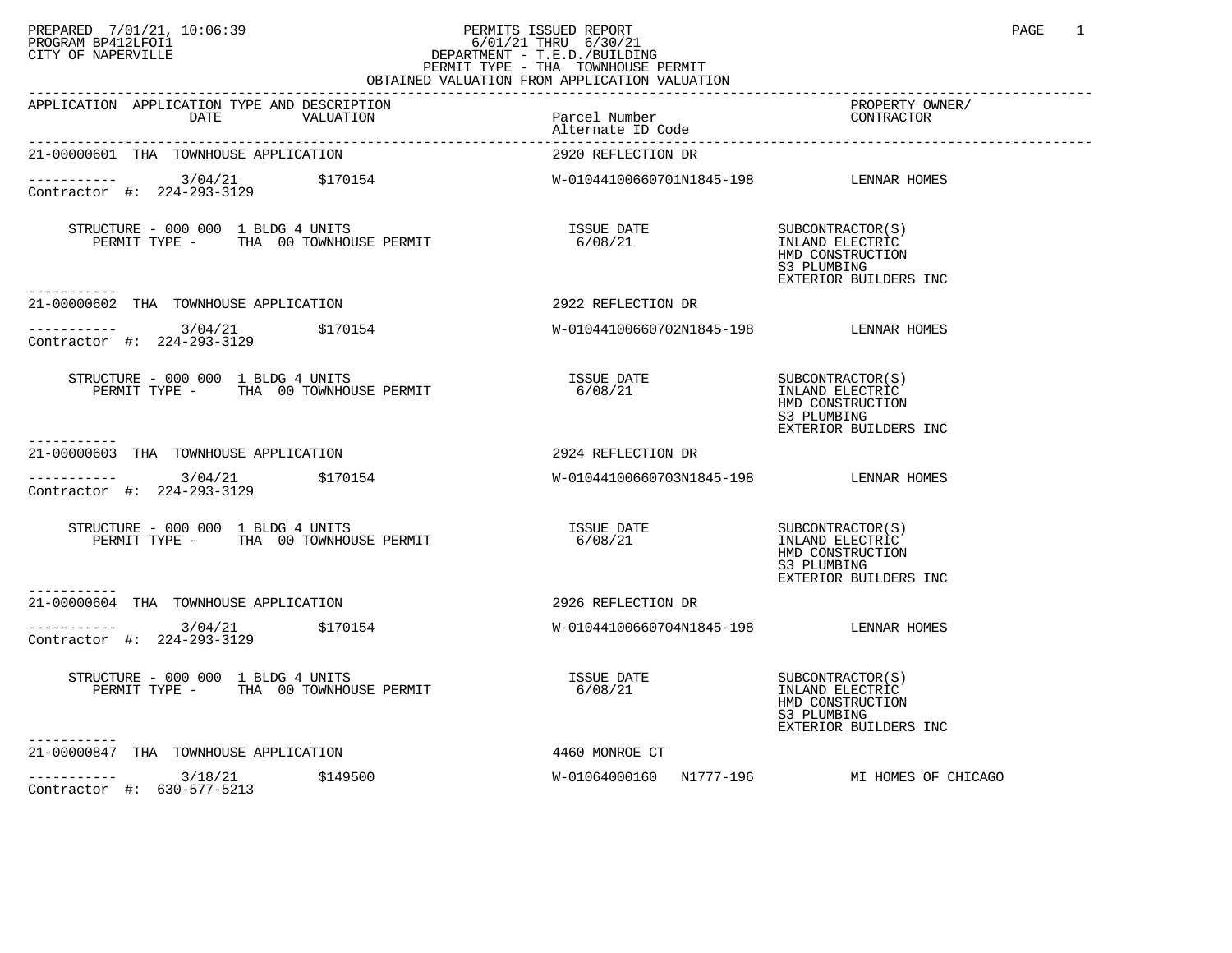## PREPARED 7/01/21, 10:06:39 PERMITS ISSUED REPORT PROGRAM BP412LFOI1 PAGE 2<br>PROGRAM BP412LFOI1 6/01/21 THRU 6/30/21<br>CITY OF NAPERVILLE PROGRAM BP412LFOI1 6/01/21 THRU 6/30/21 CITY OF NAPERVILLE **Example 20** CITY OF NAPERVILLE PERMIT TYPE - THA TOWNHOUSE PERMIT

| OBTAINED VALUATION FROM APPLICATION VALUATION                                              |                                        |                                                                                                           |  |  |  |  |  |
|--------------------------------------------------------------------------------------------|----------------------------------------|-----------------------------------------------------------------------------------------------------------|--|--|--|--|--|
| APPLICATION APPLICATION TYPE AND DESCRIPTION<br>VALUATION<br>DATE                          | Parcel Number<br>Alternate ID Code     | PROPERTY OWNER/<br>CONTRACTOR                                                                             |  |  |  |  |  |
| 21-00000847 (CONTINUED)<br>-----------                                                     |                                        |                                                                                                           |  |  |  |  |  |
| STRUCTURE - 000 000 1 BLDG 4 UNITS<br>PERMIT TYPE - THA 00 TOWNHOUSE PERMIT<br>----------- | ISSUE DATE SUBCONTRACTOR(S)<br>6/21/21 | INLAND ELECTRIC<br>BESTLER CORP.<br>AL'S FAMILY & SEWER<br>BRADLEY ENTERPRISES/OSWEGO                     |  |  |  |  |  |
| 21-00000848 THA TOWNHOUSE APPLICATION                                                      | 4462 MONROE CT                         |                                                                                                           |  |  |  |  |  |
| ----------- 3/18/21 \$149500<br>Contractor #: 630-577-5213                                 |                                        | W-01064000160 N1777-196 MI HOMES OF CHICAGO                                                               |  |  |  |  |  |
| STRUCTURE - 000 000 1 BLDG 4 UNITS<br>PERMIT TYPE - THA 00 TOWNHOUSE PERMIT                | ISSUE DATE SUBCONTRACTOR(S)<br>6/21/21 | INLAND ELECTRIC<br>BESTLER CORP.<br>AL'S FAMILY & SEWER<br>BRADLEY ENTERPRISES/OSWEGO                     |  |  |  |  |  |
| 21-00000849 THA TOWNHOUSE APPLICATION                                                      | 4464 MONROE CT                         |                                                                                                           |  |  |  |  |  |
| $\frac{3}{18/21}$ \$149500<br>Contractor #: 630-577-5213                                   |                                        | W-01064000160 N1777-196 MI HOMES OF CHICAGO                                                               |  |  |  |  |  |
| STRUCTURE - 000 000 1 BLDG 4 UNITS<br>PERMIT TYPE - THA 00 TOWNHOUSE PERMIT                | ISSUE DATE<br>6/21/21                  | SUBCONTRACTOR(S)<br>INLAND ELECTRIC<br>BESTLER CORP.<br>AL'S FAMILY & SEWER<br>BRADLEY ENTERPRISES/OSWEGO |  |  |  |  |  |
| 21-00000850 THA TOWNHOUSE APPLICATION                                                      | 4466 MONROE CT                         |                                                                                                           |  |  |  |  |  |
| $-$ -------- $3/18/21$ \$149500<br>Contractor #: 630-577-5213                              |                                        | W-01064000160 N1777-196 MI HOMES OF CHICAGO                                                               |  |  |  |  |  |
| STRUCTURE - 000 000 1 BLDG 4 UNITS<br>PERMIT TYPE - THA 00 TOWNHOUSE PERMIT                | ISSUE DATE<br>6/21/21                  | SUBCONTRACTOR(S)<br>INLAND ELECTRIC<br>BESTLER CORP.<br>AL'S FAMILY & SEWER<br>BRADLEY ENTERPRISES/OSWEGO |  |  |  |  |  |
| TOTAL PERMITS ISSUED 6 TOTAL PERMITS HELD<br>TOTAL APPLICATION VALUATION 1,278,616         | $\Omega$                               |                                                                                                           |  |  |  |  |  |